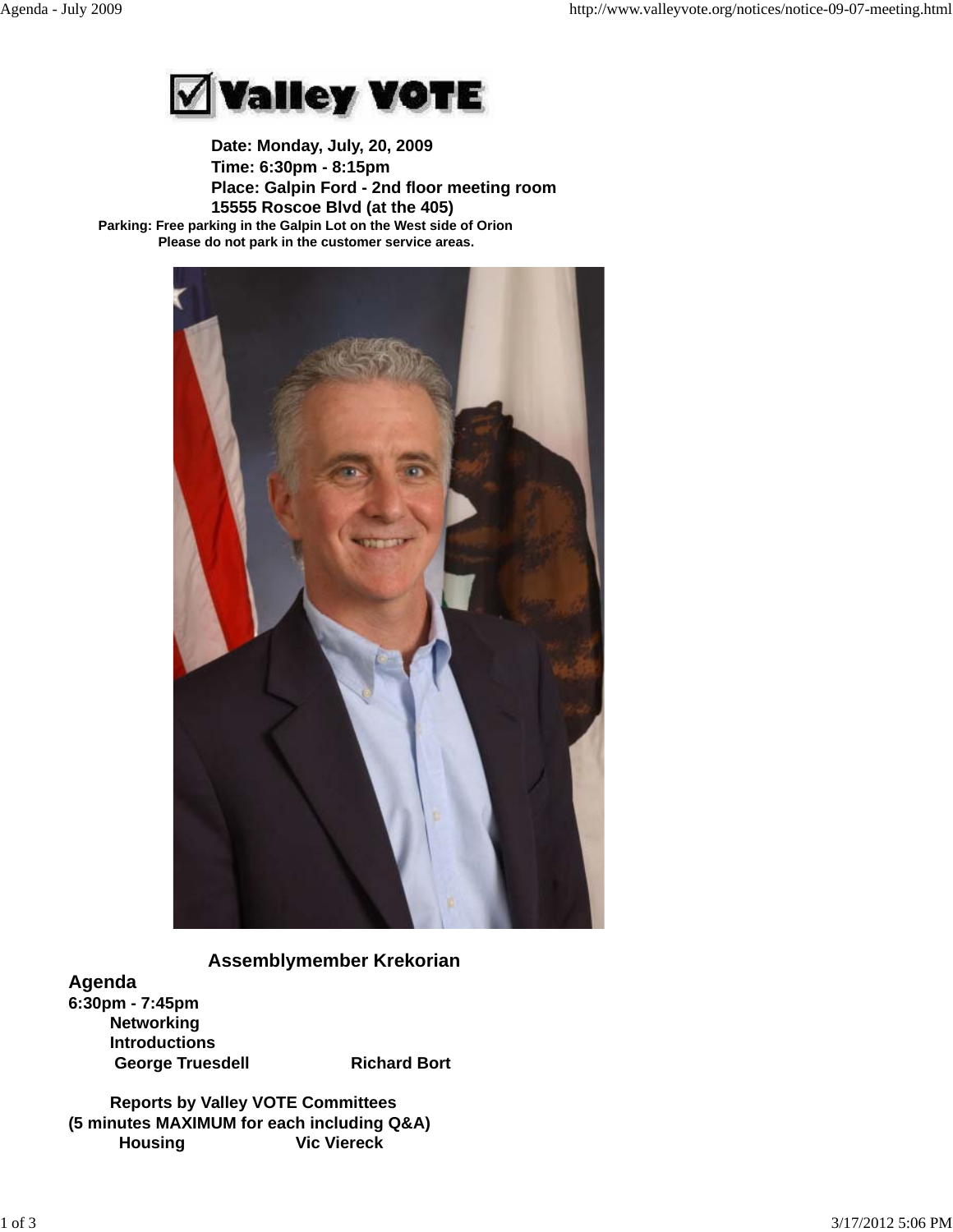| LAWA |                        | <b>Denny Schneider</b>   |
|------|------------------------|--------------------------|
|      | <b>Sidewalks Issue</b> | <b>Pauline Tallent</b>   |
|      | <b>Membership</b>      | <b>Richard Leyner</b>    |
|      | <b>DWP</b> update      | <b>Jack Humphreville</b> |
|      | <b>Transportation</b>  | <b>Bart Reed</b>         |
|      |                        |                          |

## **7:45pm - 8:15pm Paul Krekorian**

Assemblymember Paul Krekorian was elected to the California State Legislature in 2006 to serve the communities of Burbank, Glendale, Los Feliz, North Hollywood, Silver Lake, Valley Glen, Van Nuys and Toluca Lake. In 2008, Paul was tapped by Speaker Karen Bass to serve as Assistant Majority Floor Leader for the State Assembly. The post is the third-ranking leadership position in the Assembly after the Speaker herself. As Assistant Majority Floor Leader, Paul helps to lead all floor debates in the Assembly on behalf of the Democratic Caucus, and provides policy and political guidance to the Speaker.

Assemblymember Krekorian sponsored AB766. This bill would allow communities to help slow the ever-increasing rise in speed limits throughout the San Fernando Valley and state. This bill aims to provide local governments with an additional tool to keep the speeds traveled on local roads at a safe level for drivers, pedestrians, and communities as a whole.AB 766 was last heard in the Assembly Transportation Committee, but it was held in committee. The Chairman, Assemblyman Mike Eng, gave permission to hold a hearing in the Valley to allow residents the opportunity to provide their input about the bill.

Paul is fighting hard to save California's good middle class jobs in the film, television and recording industries exemplified by legislation he wrote in early 2009 that stimulated job and economic growth for the region's entertainment sector.

In his first year in Sacramento, Paul achieved remarkable legislative success, with the highest number of bills passed and signed by the governor of any freshman member. Among his important accomplishments are new laws that will reduce plastic pollution in the world's oceans (AB 258); expand solar energy generation in California and reduce carbon emissions (AB 946); protect senior citizens who are living in residential care facilities from abusive practices and neglect when those facilities close down (AB 949); make neighborhoods safer by authorizing local officials to evict gang members and others who use their residences to store or sell illegal weapons and ammunition (AB 1013); completely revamp and modernize California's trademark laws (AB 1484); and use prison resources more efficiently to achieve public safety by reducing expenditures on permanently medically incapacitated inmates (AB 1539).

Prior to his service in the Assembly, Paul served as President of the Burbank Board of Education. During his tenure, the district significantly improved student attendance and performance, increased teacher pay, launched the Burbank Priority in Education Foundation, encouraged greater student nutrition and exercise, and implemented groundbreaking programs to protect the environment and achieve energy efficiencies. At the same time, Paul served as President of the Five Star Education Coalition, a consortium of five suburban school districts that works to shape state and federal education policy.

Paul is a partner in the law firm of Fisher &Krekorian, and he has practiced as a business, entertainment and intellectual property litigation attorney for over 20 years. He has been a leader in his profession, having served on the Board of Trustees of the LA County Bar Association, the Board of Trustees of the LA County Law Library, the California State Legislature's Task Force on Court Facilities, and many local and state bar committees. He served on the Los Angeles City Ethics Commission, and the L.A. Police Commission appointed him as counsel to the Webster Commission in the aftermath of the riots in 1992.

Paul received his law degree from UC Berkeley and a Bachelor of Arts degree in political science from USC. We are pleased to have Asseblymember Krekorian take time out his busy schedule to bring us up to date on what is happening in Sacramento

> Questions from the audience, as time permits, will follow each speaker's remarks. The public and press are invited to the meeting.